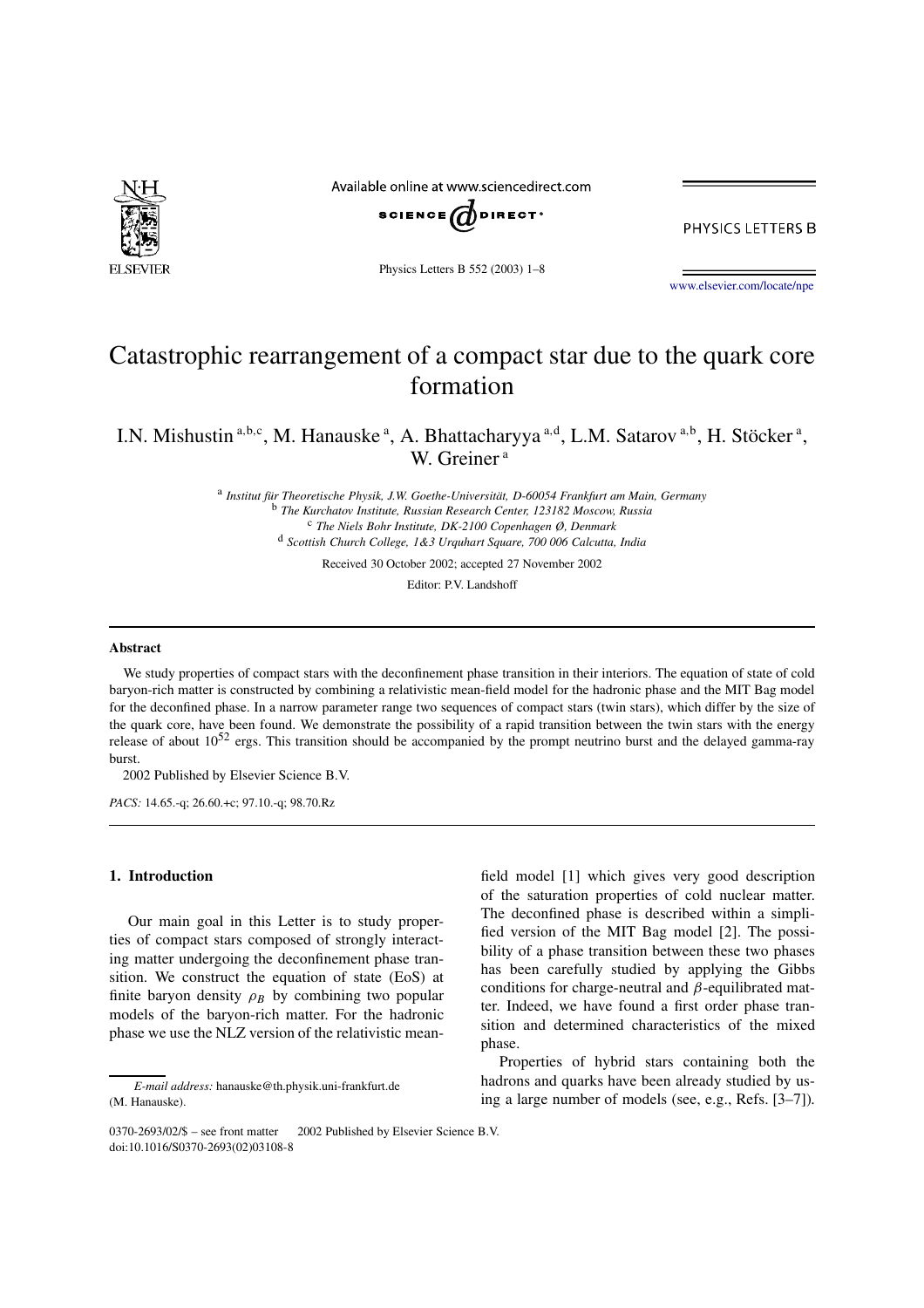One may wonder, what is new in our work? First of all, we want to note that this Letter presents only a small part of our more comprehensive study [8] where we systematically analyze many other models of hadronic and quark phases. It is interesting that in most cases we do not find any phase transition between the two phases. The combination of the NLZ and MIT Bag models represents one of a few exceptional cases, when the deconfinement phase transition is predicted in stellar interiors. Moreover, we find two families of compact stars, twin stars [9–11], which differ by the size of the quark core. This opens the possibility of a catastrophic rearrangement of the twin star from one to the other configuration with a release of energy of about  $10^{52}$  erg. In this Letter we present these results and discuss their observational consequences.

## **2. Properties of matter in compact stars**

## *2.1. Hadronic phase*

There is no doubt that hadrons, mesons and baryons, are correct degrees of freedom for modeling strongly-interacting matter at low densities. From nuclear phenomenology we know that atomic nuclei can be well described in terms of interacting nucleons. Therefore, we believe that the hadronic phase should be stable at least up to the saturation density of nuclear matter  $\rho_0 = 0.15$  fm<sup>-3</sup>. Field-theoretical models, where nucleons interact with mean meson fields, are proved to be very successful in describing saturation properties of nuclear matter as well as properties of finite nuclei. Here, to calculate the EoS of hadronic matter we use a non-linear version of the relativistic mean-field model known as the NLZ model [1]. Compared with the original version it is generalized by including hyperons  $(Y)$  and hyperon–hyperon  $(YY)$  interactions, as proposed in Ref. [12]. We call this model NLZY.

The original Lagrangian density for the NLZ model (without the  $YY$  interaction) can be written as [1] (here and below we use the units  $\hbar = c = 1$ )

$$
\mathcal{L} = \sum_{B} \bar{\psi}_{B} (i \partial \!\!/ - m_{B}) \psi_{B} + \frac{1}{2} \partial^{\mu} \sigma \partial_{\mu} \sigma - \frac{1}{2} m_{\sigma}^{2} \sigma^{2}
$$

$$
-\frac{a}{3}\sigma^3 - \frac{b}{4}\sigma^4 - \frac{1}{4}\omega^{\mu\nu}\omega_{\mu\nu} + \frac{1}{2}m^2_{\omega}\omega^{\mu}\omega_{\mu}
$$

$$
-\frac{1}{4}\vec{\rho}^{\mu\nu}\vec{\rho}_{\mu\nu} + \frac{1}{2}m^2_{\rho}\vec{\rho}^{\mu}\vec{\rho}_{\mu}
$$

$$
+\sum_{B}\bar{\psi}_{B}\left(g_{\sigma B}\sigma + g_{\omega B}\omega^{\mu}\gamma_{\mu} + g_{\rho}\vec{\rho}^{\mu}\gamma_{\mu}\vec{\tau}_{B}\right)\psi_{B},
$$
(1)

where the sum runs over all the baryons  $B = p, n, \Lambda$ ,  $\Sigma^{0,\pm}, \Sigma^{0,-}$ . In the above Lagrangian  $\sigma, \omega$  and  $\vec{\rho}$  are the isoscalar scalar  $\sigma$ , the isoscalar vector  $\omega$  and the isovector vector  $\rho$  meson fields respectively. In Eq. (1)  $\omega^{\mu\nu}$  and  $\vec{\rho}^{\mu\nu}$  denote, respectively, the field strength tensors for the  $\omega$  and  $\rho$  meson fields.

Originally this model was designed for the nucleonic sector and it failed to reproduce the observed strong ΛΛ attractive interaction. This defect can be removed by adding two new meson fields with hidden strangeness, namely, the isoscalar scalar  $\sigma^*$  and the isovector vector  $\phi$ , which couple to hyperons only [12]. These fields can be identified with the  $f<sub>0</sub>(975)$  and  $\phi(1020)$  mesons. The corresponding Lagrangian is given by

$$
\mathcal{L}^{YY} = \frac{1}{2} \left( \partial^{\mu} \sigma^* \partial_{\mu} \sigma^* - m_{\sigma^*}^2 \sigma^{*2} \right)
$$
  

$$
- \frac{1}{4} \phi^{\mu \nu} \phi_{\mu \nu} + \frac{1}{2} m_{\phi}^2 \phi^{\mu} \phi_{\mu}
$$
  

$$
+ \sum_{Y} \bar{\psi}_{Y} \left( g_{\sigma^* Y} \sigma^* + g_{\phi Y} \phi^{\mu} \gamma_{\mu} \right) \psi_{Y},
$$

where index  $Y$  runs over hyperons only. The mean meson fields are found from the Euler–Lagrange equations.

The nucleon coupling constants are chosen from the fit of the finite nuclei properties. The vector coupling constants of the hyperons are chosen according to the SU(6) symmetry and the hyperonic scalar coupling constants are chosen to reproduce the measured values of the corresponding optical potentials. Below we use the set of model parameters suggested in Refs. [1,12].

Within the mean-field approximation, the pressure and energy density of static and homogeneous baryonic matter can be easily calculated from the above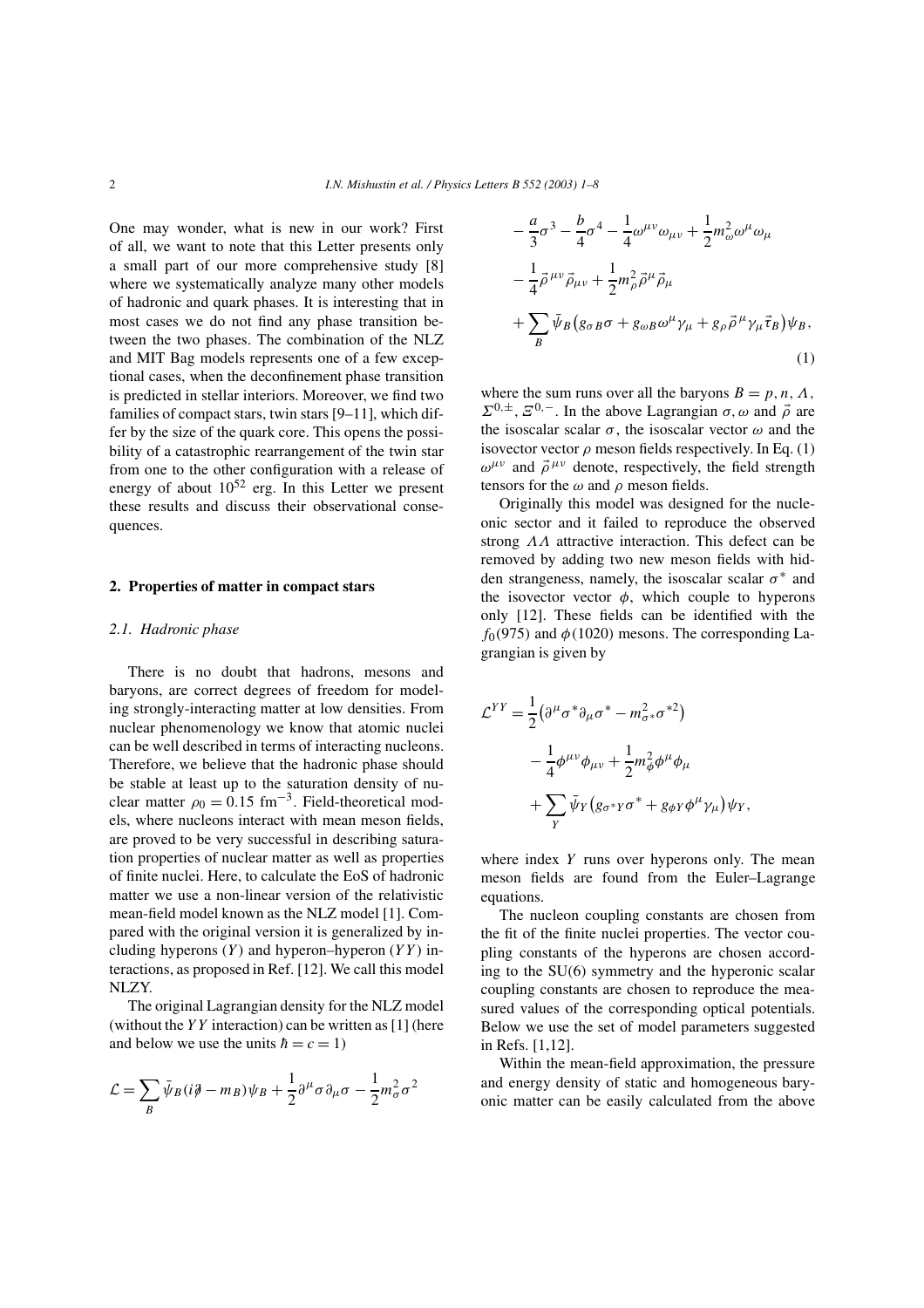Lagrangian:

$$
\epsilon^{H} = \frac{1}{2} m_{\sigma}^{2} \sigma^{2} + \frac{b}{3} \sigma^{3} + \frac{c}{4} \sigma^{4} + \frac{1}{2} m_{\sigma}^{2} \sigma^{*2} \n+ \frac{1}{2} m_{\omega}^{2} \omega_{0}^{2} + \frac{1}{2} m_{\rho}^{2} \rho_{0,0}^{2} + \frac{1}{2} m_{\phi}^{2} \phi_{0}^{2} \n+ \sum_{B} \frac{\nu_{B}}{2\pi^{2}} \int_{0}^{k_{F}^{B}} dk \, k^{2} \sqrt{k^{2} + m_{B}^{*2}},
$$
\n(2)

$$
P^{H} = -\frac{1}{2}m_{\sigma}^{2}\sigma^{2} - \frac{b}{3}\sigma^{3} - \frac{c}{4}\sigma^{4} - \frac{1}{2}m_{\sigma^{*}}^{2}\sigma^{*2} + \frac{1}{2}m_{\omega}^{2}\omega_{0}^{2} + \frac{1}{2}m_{\rho}^{2}\rho_{0,0}^{2} + \frac{1}{2}m_{\phi}^{2}\phi_{0}^{2} + \sum_{B} \frac{\nu_{B}}{6\pi^{2}} \int_{0}^{k_{F}^{2}} dk \frac{k^{4}}{\sqrt{k^{2} + m_{B}^{*2}}},
$$
(3)

where  $m_B^* = m_B - g_{\sigma B} \sigma - g_{\sigma^* B} \sigma^*$  is the effective mass,  $v_B$  is the degeneracy factor and  $k_F^B =$ <br> $\sqrt{u^2 - m^*^2}$  is the Fermi momentum of the baryon  $\mu_B^2 - m_B^{*2}$  is the Fermi momentum of the baryon species B.

In order to have a complete description of the  $\beta$ -equilibrated matter one should also include the leptons. In both the hadronic and quark phases their contributions to energy density and pressure are given by the well-known formulae of ideal Fermi gas.

#### *2.2. Deconfined phase*

As follows from a simple geometrical consideration, nucleons begin to overlap at densities  $\rho_B \sim$  $(4\pi r_N^3/3)^{-1} \simeq 3\rho_0$  for the nucleon radius  $r_N \simeq 0.8$  fm. Such densities are surely reached in the interiors of compact stars. Of course, this argument does not tell anything about the character of transition from hadronic to quark–gluon degrees of freedom. Below we follow the common practice of using two different models for these two phases. Namely, the deconfined phase is described within a simple version of the MIT Bag model [2], considering it as a mixture of free Fermi gases of  $u, d, s$  quarks in a bag with an additional energy density  $B$  (the bag constant). Within this model the energy density and pressure of cold deconfined matter are written as

$$
\epsilon^{Q} = \sum_{f=u,d,s} \frac{\nu_{f}}{2\pi^{2}} \int_{0}^{k_{F}^{f}} dk \, k^{2} \sqrt{m_{f}^{2} + k^{2}} + B, \tag{4}
$$

$$
P^{Q} = \sum_{f=u,d,s} \frac{v_f}{6\pi^2} \int_0^{k_f^f} dk \frac{k^4}{\sqrt{m_f^2 + k^2}} - B, \tag{5}
$$

where  $k_F^f = \sqrt{\mu_f^2 - m_f^2}$  is the Fermi momentum of quarks with flavor  $f$ . For each flavor we choose the degeneracy factor  $v_f = 2(\text{spin}) \times 3(\text{color}) = 6$  and take the following values of quark masses:  $m_u =$ 5 MeV,  $m_d = 10$  MeV and  $m_s = 150$  MeV.

## *2.3. Conditions of local equilibrium*

In  $\beta$ -equilibrium, the chemical potential of any particle species i can be expressed as

$$
\mu_i = b_i \mu_b + q_i \mu_e,\tag{6}
$$

where  $b_i$  is the baryon number of the species i,  $q_i$  denotes its charge in units of the electron charge,  $\mu_b$  and  $\mu_e$  are the baryonic and electric chemical potentials, respectively. Here and below we assume that neutrinos can freely escape from the star. Eq. (6) means that only reactions conserving charge and baryon number are allowed. On the other hand, strangeness is not conserved because strangeness-changing reactions are generally much faster than a characteristic time of the star evolution. Two independent chemical potentials,  $\mu_b$  and  $\mu_e$ , are found by fixing the baryon and electric charge densities:

$$
\rho_B = \sum_i b_i \rho_i, \qquad \rho_e = \sum_i q_i \rho_i,
$$
\n(7)

where  $\rho_i$  is the number density of the particle species i. It is obvious that stars must be electrically neutral on a macroscopic scale, i.e.,  $\rho_e = 0$ .

We assume that deconfinement is a first order phase transition which, in general, should produce a mixed phase (MP) between the pure hadronic phase (HP) and pure quark phase (QP). At zero temperature the MP should follow the Gibbs conditions

$$
P^{H}(\mu_b, \mu_e) = P^{Q}(\mu_b, \mu_e), \tag{8}
$$

$$
\mu_b = \mu_b^H = \mu_b^Q,\tag{9}
$$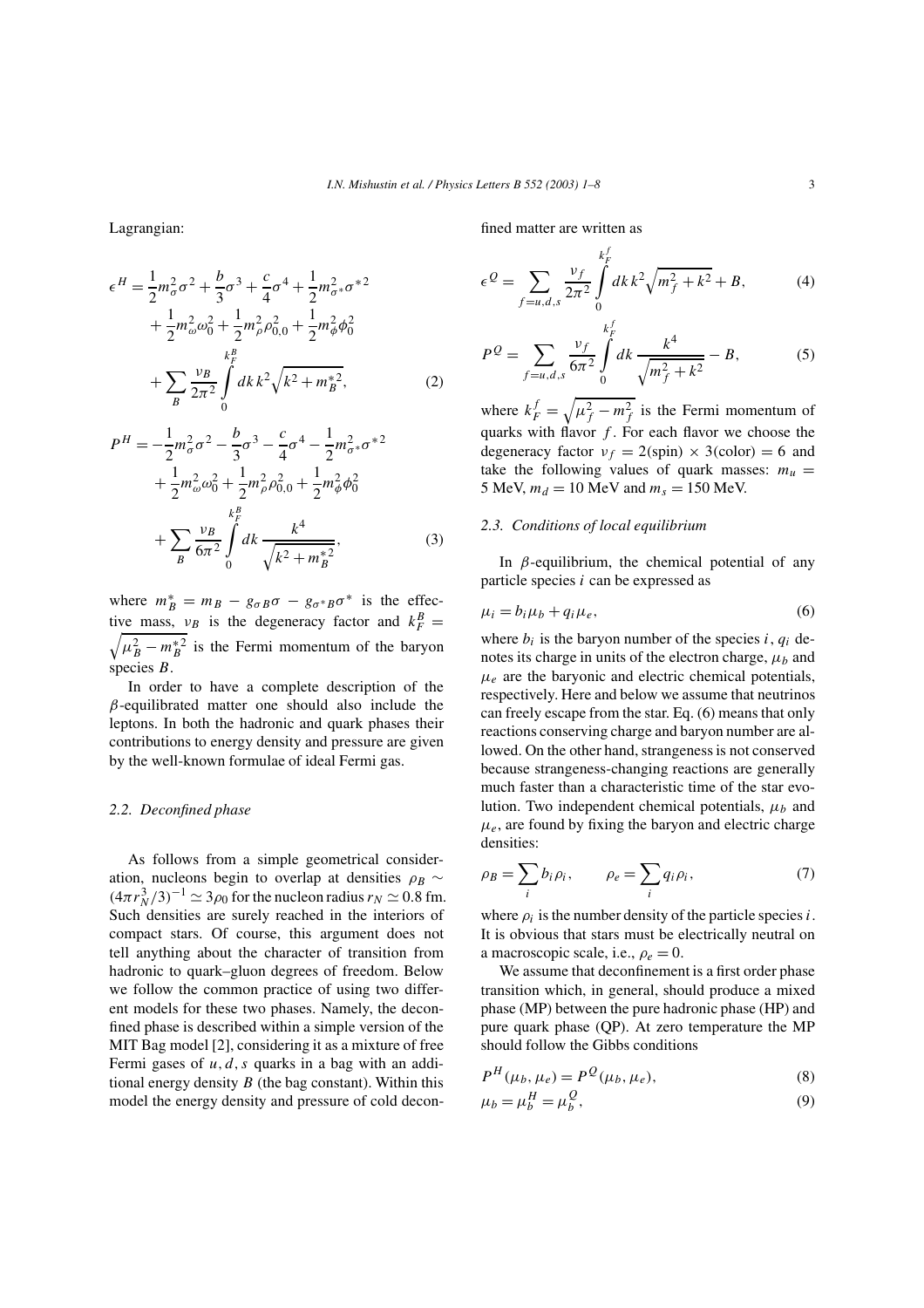$$
\mu_e = \mu_e^H = \mu_e^Q. \tag{10}
$$

According to Eq. (6), the baryon chemical potential  $\mu_b$  equals the neutron chemical potential  $\mu_n$  and  $\mu_e$ is equal to the electron chemical potential. At given  $\mu_b$  and  $\mu_e$ , the quark chemical potentials are found by using the formulae  $\mu_u = (\mu_b - 2\mu_e)/3$  and  $\mu_d =$  $\mu_s = (\mu_b + \mu_e)/3.$ 

The volume averaged energy density in the MP can be written as

$$
\epsilon = (1 - \lambda)\epsilon^H(\mu_b, \mu_e) + \lambda\epsilon^Q(\mu_b, \mu_e), \tag{11}
$$

where  $\lambda = V_O/V$  is the volume fraction of quark phase. In the case of two chemical potentials one can only construct the MP by adopting a generalized (global) charge neutrality condition [13], when the net positive charge of one phase is compensated by the negative charge of the other phase:

$$
(1 - \lambda)\rho_e^H(\mu_b, \mu_e) + \lambda \rho_e^Q(\mu_b, \mu_e) = 0.
$$
 (12)

This condition is assumed in our calculations of hybrid stars presented below.

# *2.4. EoS and composition of matter*

Fig. 1 shows the pressure surfaces for the pure HP and pure QP (for bag constant  $B^{1/4} = 180 \text{ MeV}$ ) as functions of chemical potentials  $\mu_b$  and  $\mu_e$ . It is important that these two surfaces intersect, which is not the case for most of the other models [8]. In this case one can construct a MP connecting the pure phases along the intersection line. The thick curve on the surfaces shows pressure of charge neutral matter in  $\beta$ -equilibrium. The lower part of this curve (from low pressure to point C) corresponds to the pure HP. The MP starts at point C corresponding to baryonic density  $\rho_B \simeq 1.5 \rho_0$ , and ends at point D corresponding to  $\rho_B \simeq 5.1 \rho_0$ . At higher densities the matter is composed purely of quarks. Our calculations show that at  $B^{1/4} > 190$  MeV the pressure surfaces of the HP and QP do not intersect at all and the MP cannot be defined by the Gibbs rules.

The particle composition in these three regions is presented in Fig. 2. It is interesting to note that the only hyperon species which survive in the MP is Λ-particle which appears at densities  $2.8\rho_0 < \rho_B < 5.1\rho_0$ . All the negatively charged hyperons are suppressed as a result of the charge neutrality. The strangeness content



Fig. 1. Pressure as a function of  $\mu_b$  and  $\mu_e$  for the hadronic phase (wired surface) as predicted by the NLZY model and for the quark phase (grey surface) as predicted by the MIT Bag model  $(B^{1/4} = 180$  MeV). The thick line represents the charge neutral matter. Its portion between points C and D corresponds to the mixed phase.



Fig. 2. Relative particle abundances versus baryon density  $\rho_B$  as predicted by the combined NLZY and MIT Bag ( $B^{1/4}$  = 180 MeV) models. The region  $1.5 < \rho_B/\rho_0 < 5.1$  corresponds to the mixed phase.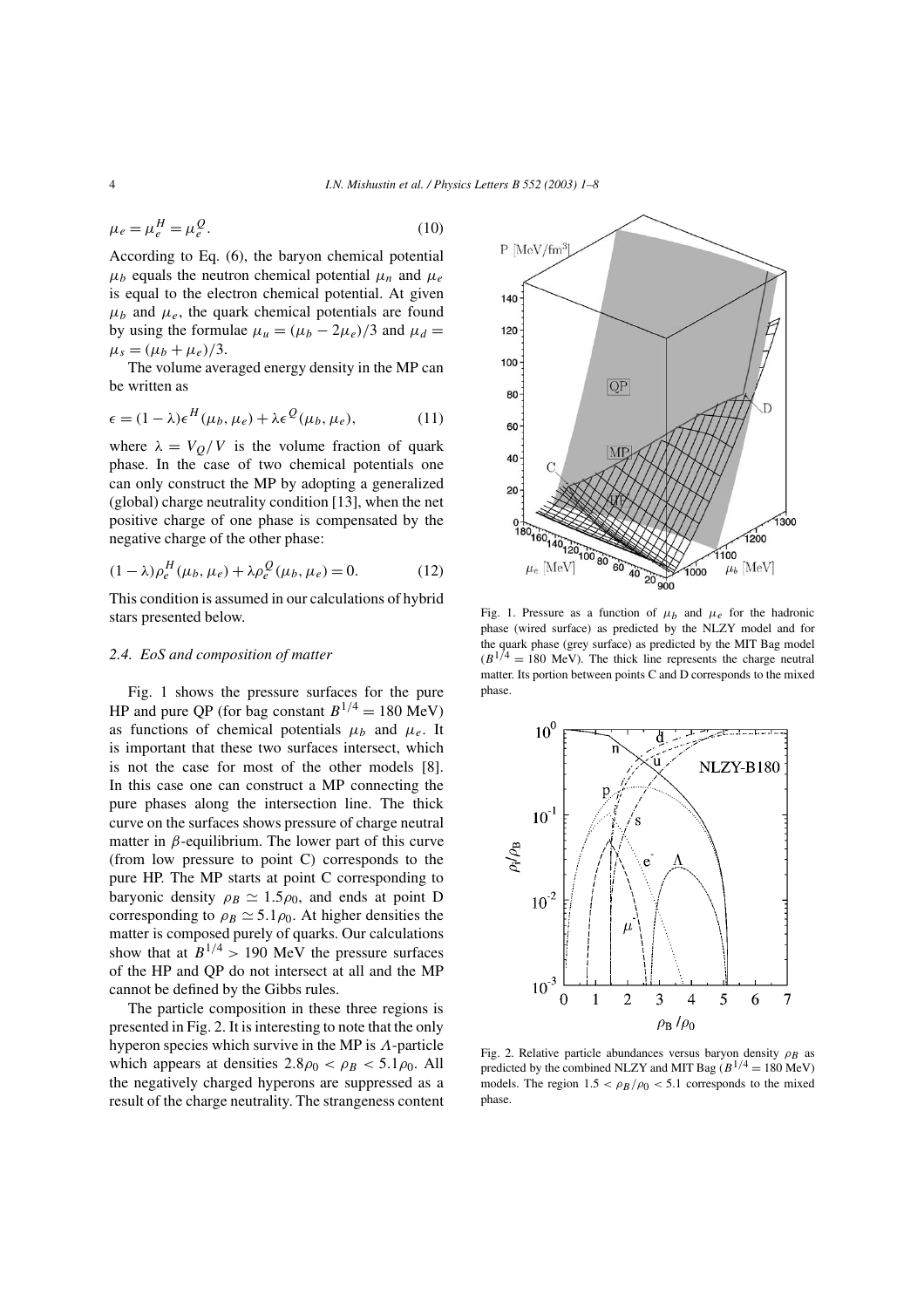of matter rapidly grows in the MP and reaches the asymptotic value of 1/3 in the QP. On the other hand, leptons (mainly electrons) are practically extinguished at  $\rho_B \gtrsim 3\rho_0$ .

#### **3. Properties of compact stars**

Below we study properties of static spherically symmetric stars. Under assumption that the matter may be treated as an ideal fluid, the star structure can be found by solving the TOV equations [14]. For a given EoS,  $P = P(\epsilon)$ , and a fixed central baryon density  $\rho_c = \rho_B(r = 0)$  we integrate the TOV equations from the center of the star up to its surface  $r = R$ . The star radius R is determined from the condition  $P(R) = 0$ . The details of numerical calculation as well as the online program can be found on the internet home page [15] of one of the authors (M.H.).

In Fig. 3 we present the mass–radius relations calculated for several values of  $B$  as well as for pure hadronic and quark stars. By open dots we show the



Fig. 3. The mass–radius relations for different families of stars. Open dots correspond to the maximum mass. The beginning and the end of the mixed phase in hybrid stars are shown by full squares and dots.

critical configurations with highest possible masses. The pure hadronic curve are calculated assuming the NLZY EoS at all densities. The part of this curve corresponding to  $M > 1.6M_{\odot}$  is omitted due to appearance of densities with negative effective masses of baryons [12]. The beginning of the MP at the star center is marked by full squares whereas its end and, therefore, the beginning of the pure QP, is marked by full dots. As seen in Fig. 3, the model predictions depend strongly on the bag constant. Stable hybrid stars are possible only for low bag constants,  $B^{1/4} \leqslant 180$  MeV. For higher B stars become unstable even before they reach high enough density for the formation of a pure deconfined phase in their interiors. On the other hand, pure quark stars are possible at any B.

A very interesting feature is found in a narrow interval of B around  $B^{1/4} = 180$  MeV, where a second sequence of stable hybrid stars appears. Their properties can be summarized as follows.

- The first sequence of stars can only reach maximum central baryon densities of about  $0.77 \text{ fm}^{-3}$ which is just at the end of the MP. As one can see from Fig. 3, stars of this sequence have masses below  $M_{\text{max}} = 1.36 M_{\odot}$  and radii  $R > 13$  km. These stars are mainly composed of hadronic and MP matter with admixture of the Λ-hyperons. The calculation shows that stars near the maximum mass contain a tiny core of pure quark phase.
- Stars of the second sequence have considerably higher central densities,  $0.9 < \rho_c < 1.53$  fm<sup>-3</sup>. Their masses lies in a narrow interval,  $1.35 <$  $M/M_{\odot}$  < 1.38 and their radii are noticeably smaller,  $10.2 < R < 12.3$  km. These stars are mainly composed of quark and MP matter, surrounded by a rather thin layer of HP and the nuclear crust.
- The two sequences of compact stars are separated by unstable region corresponding to the interval of central densities  $0.78 < \rho_c < 0.9$  fm<sup>-3</sup>.

From our more comprehensive study [8] involving many other models of EoS we conclude that two sequences of compact stars, sometimes called twin stars, appear only in very exceptional cases. There is no guarantee that this picture is the one that corresponds to the reality. But we find it interesting to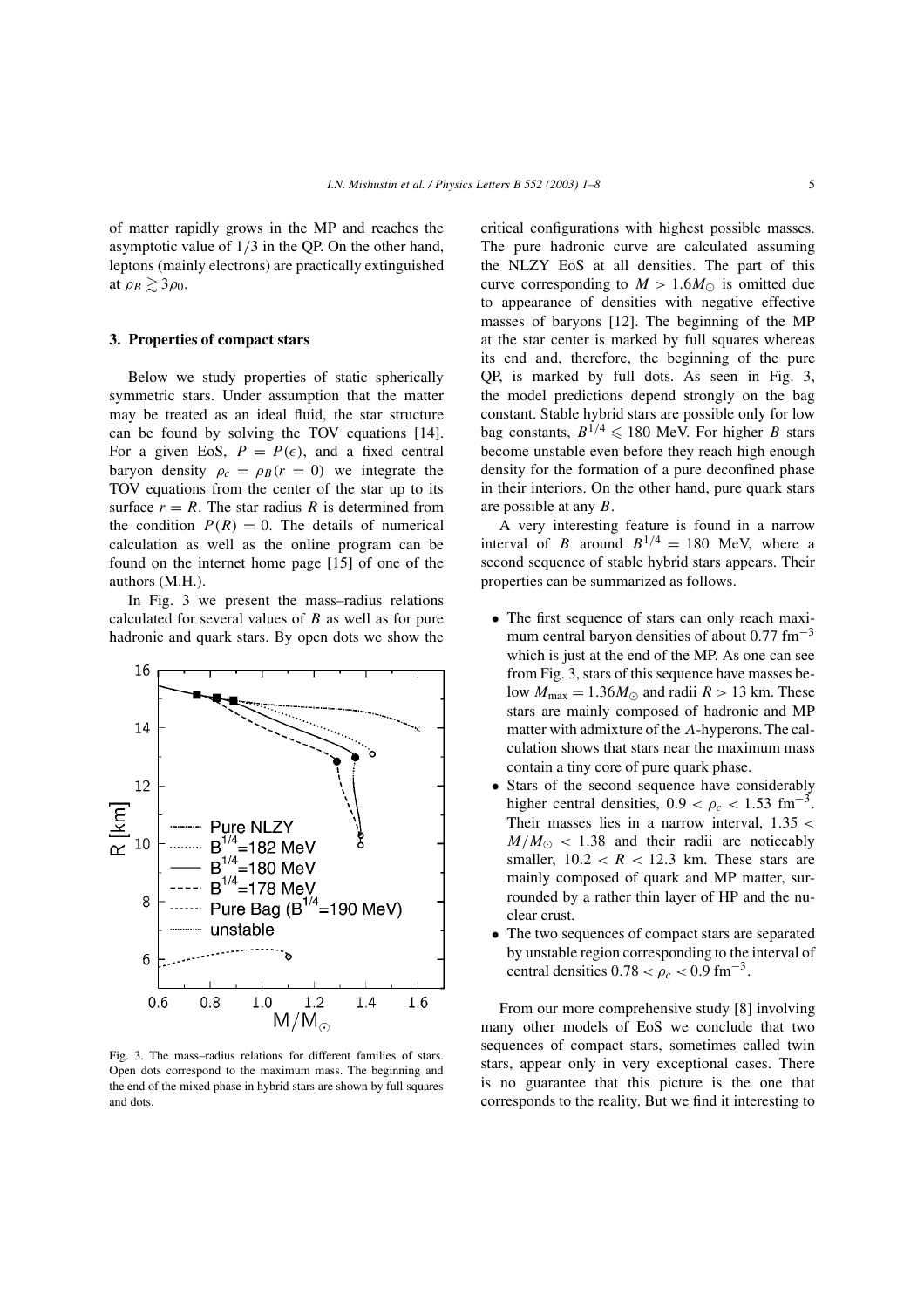study its possible consequences for the dynamics and observable signatures of compact stars.

## **4. The twin star collapse**

One can imagine the situation when a compact star on the first sequence has a mass close to  $M_{\text{max}}$ . If this star is a member of binary system, then its mass and, therefore, its central density may grow due to accretion from a companion star. Eventually the mass will exceed the maximum value when the star becomes unstable with respect to radial compression. Usually it is assumed that this loss of stability leads to the collapse into a black hole. However, our calculations open another possibility: the collapse into the twin star on the second sequence.

Let us assume that no matter is ejected during this process, i.e., the total baryon number,  $N_B$  is conserved. Fig. 4 shows the gravitational mass of the star as a function of its total baryon number. The star from the first sequence which reaches the maximum mass (point A) will collapse to its twin star. The latter is the corresponding star on the second sequence, i.e., the one which has the same total baryon number (point B).



Fig. 4. Mass as a function of baryon number for different families of stars. The inset shows the enhanced region of twin stars. The twin star collapse corresponds to the transition from A to B.

The difference in energy between these two stars,  $\Delta E$ , is given by the difference in their gravitational masses. In the case considered here, the released energy is  $\Delta E \simeq 6 \times 10^{-3} M_{\odot} \simeq 10^{52}$  erg. This amount of energy should finally be emitted in one or the other way.

The baryonic density profiles of the twin stars A and B are compared in Fig. 5. One can see that an extended MP is present in both cases but the star B has much larger quark core as compared to the star A, where this core is only marginally present. So, the instability develops practically at the end of the MP region. In other words, this shows that stars with small quark cores are unstable. In the considered example the new equilibrium state appears only when the core radius exceeds about 4 km. This reminds the wellknown result from the theory of nonrelativistic stars with a density jump inside. Namely, if  $\rho_1$  and  $\rho_2$  are baryon densities just below and above this jump, then small dense core becomes unstable if  $\rho_1/\rho_2$  is larger than a certain critical value  $(3/2)$  for incompressible matter [16]). Of course, in our case there appears no jumps of density, although its gradients are large near the core boundary.

This kind of instability associated with a first order phase transition in hadronic matter was first studied



Fig. 5. Baryon density profiles of the twin stars A and B as defined in Fig. 4.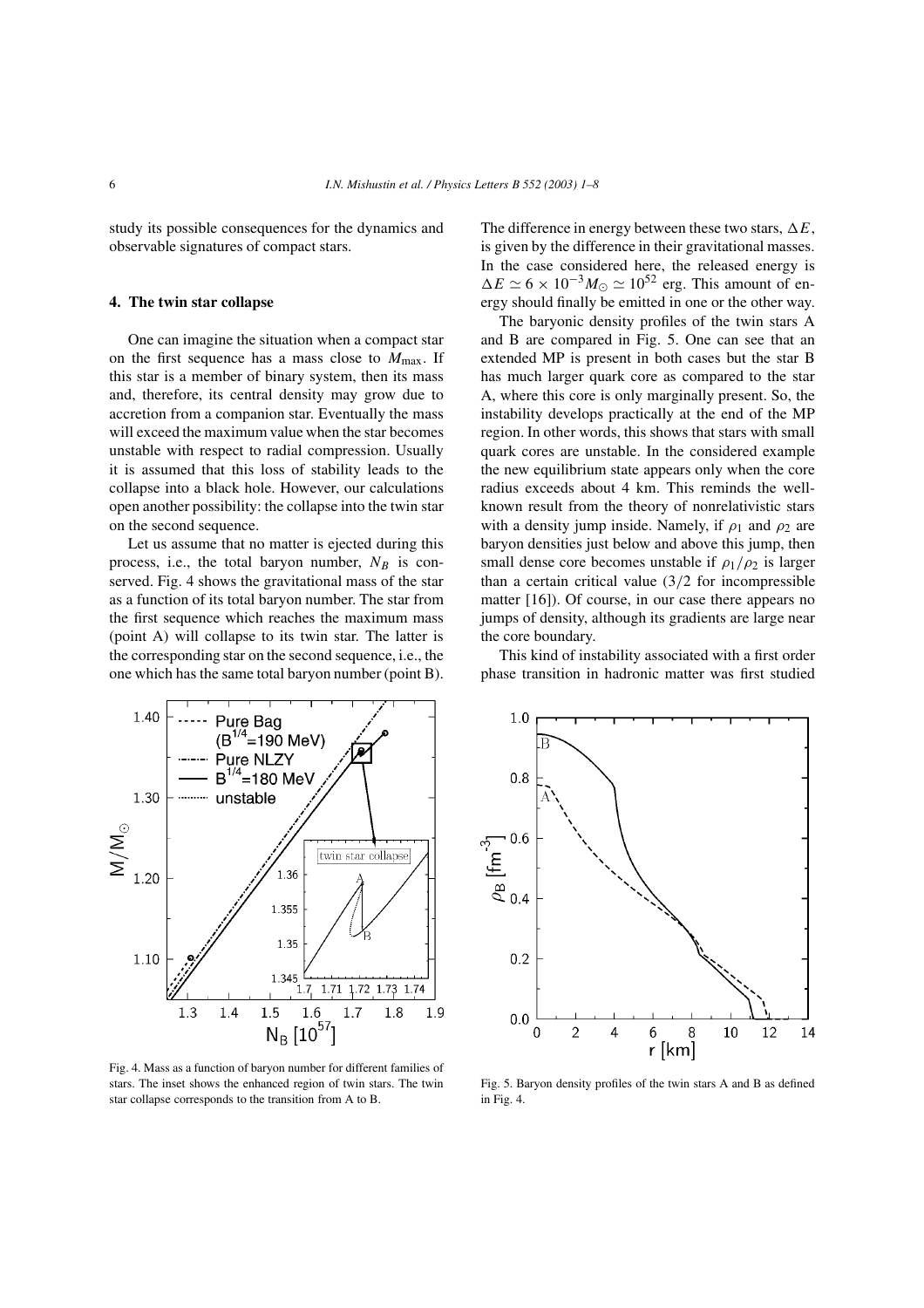in Ref. [17] and later on in Refs. [18,19]. It was shown that the transition from a small-core to a largecore configuration proceeds via large-scale damped oscillations around the new equilibrium state. We expect that the collapse of twin stars may proceed in a similar way. After reaching the critical state A the star looses stability and enters the stage of catastrophic rearrangement. Since the QP in the core has higher density than the replaced MP, surrounding layers of the star will acquire collective inward motion. Due to inertial effects, the star will overshoot the new equilibrated state B and rebound. This will give rise to the damped oscillations around this state. As simple dimensional estimates show [17], the initial implosion and following oscillations are characterized by the millisecond time scale.

Such star rearrangement may involve many interesting processes. First of all, large amount of hadronic matter will be transformed into deconfined phase. Since strangeness and leptonic contents are very different in two phases, this transformation will require not only strong-interaction reactions but also weak processes changing strangeness and lepton numbers. Such reactions will inevitably produce large numbers of neutrinos. For instance, to achieve chemical equilibrium in the deconfined phase one needs reactions  $e + u \rightarrow d + v$  and  $u + d \rightarrow s + u$  which lead, respectively, to emission of neutrinos and production of additional strange quarks. We believe that the time scales of these weak processes are much shorter than the characteristic times of the star collapse.

The total number of neutrinos,  $N_{\nu}$ , produced during the transition process can be estimated as follows. From Fig. 5 one can see that the final star has the quark core with baryon density  $\rho_{\text{core}} \sim 5\rho_0$ and radius  $R_{\text{core}} \simeq 4$  km. Thus, the core contains  $N_{\text{core}} \sim 2 \times 10^{56}$  baryons. They were initially in the HP at lower density  $\rho_B \sim 2\rho_0$ . According to Fig. 2 the fraction of electrons in this phase was about 10% and practically no electrons were in the QP. Therefore, the difference between the number of electrons in configurations A and B is  $\Delta N_e \sim 2 \times$  $10^{55}$  (the direct numerical calculation gives  $\Delta N_e =$  $1.6 \times 10^{55}$ ). Because of lepton number conservation, all these electrons should be transformed into neutrinos and therefore,  $N_v = \Delta N_e \sim 2 \times 10^{55}$ . This number is about 1% of the total baryon number of the star  $N_B \simeq 1.7 \times 10^{57}$ . The neutrino energies will cover a broad range up to a maximum value  $E_v^{\text{max}} = \mu_e + \mu_u - \mu_d$ . One can estimate  $E_v^{\text{max}}$  by assuming that initially the deconfined phase was produced in the nonequilibrium state with the flavor composition corresponding to the HP. The latter consisted mainly of neutrons, with the quark structure udd, as well as about 10% admixture of protons and electrons. Taking  $\rho_d \simeq 2\rho_u \simeq 10\rho_0$  and  $\rho_e \simeq 0.5\rho_0$  we get  $E_v^{\text{max}} \simeq 150 \text{ MeV}$  which corresponds to the mean neutrino energy ∼ 100 MeV. Multiplying this energy by  $N_{\nu}$  one obtains that a significant fraction ( $\geq 30\%$ ) of the released energy will be carried away by the prompt neutrino burst.

We expect that the remaining energy will be transformed into heat. Nonequilibrium processes during the phase transformation as well as viscosity effects might be responsible for dissipation of collective kinetic energy and eventually for damping of oscillations. Assuming that thermal energy  $\Delta E_T$  is initially dissipated in the quark core, one can estimate its temperature  $T_0$ from the relativistic Fermi gas formula

$$
\frac{\pi^2}{4} \frac{T_0^2}{\mu_q} = \frac{\Delta E_T}{3N_{\text{core}}},\tag{13}
$$

where  $\mu_q = \mu_b/3 \simeq 0.4$  GeV is typical quark chemical potential at  $\rho_B \sim \rho_{\text{core}}$ . For  $\Delta E_T \sim 7 \times 10^{51}$  erg Eq. (13) gives  $T_0 \simeq 40$  MeV. At later times the heat wave will propagate through the whole star and finally will produce photons and, possibly, electronpositron pairs at its surface. The emission temperature, Tem, can be estimated by assuming that the thermal energy is distributed over the whole stellar matter, which is nonrelativistic outside the core. Then one obtains  $T_{\text{em}} \sim 2\Delta E_T/3N_B \sim 2$  MeV. These predictions give us a ground to think that the discussed mechanism may serve as the engine for Gamma-Ray Bursts (GRB) [20]. Another obvious prediction is that the discussed rearrangement of the star will lead to a significant change in its moment of inertia. In a rotating star this will result in a super-glitch phenomenon [21].

## **5. Conclusions and outlook**

It is shown that within a realistic hybrid (NLZY-MIT Bag) model two sequences of compact stars (twin stars) are possible. We demonstrate that their